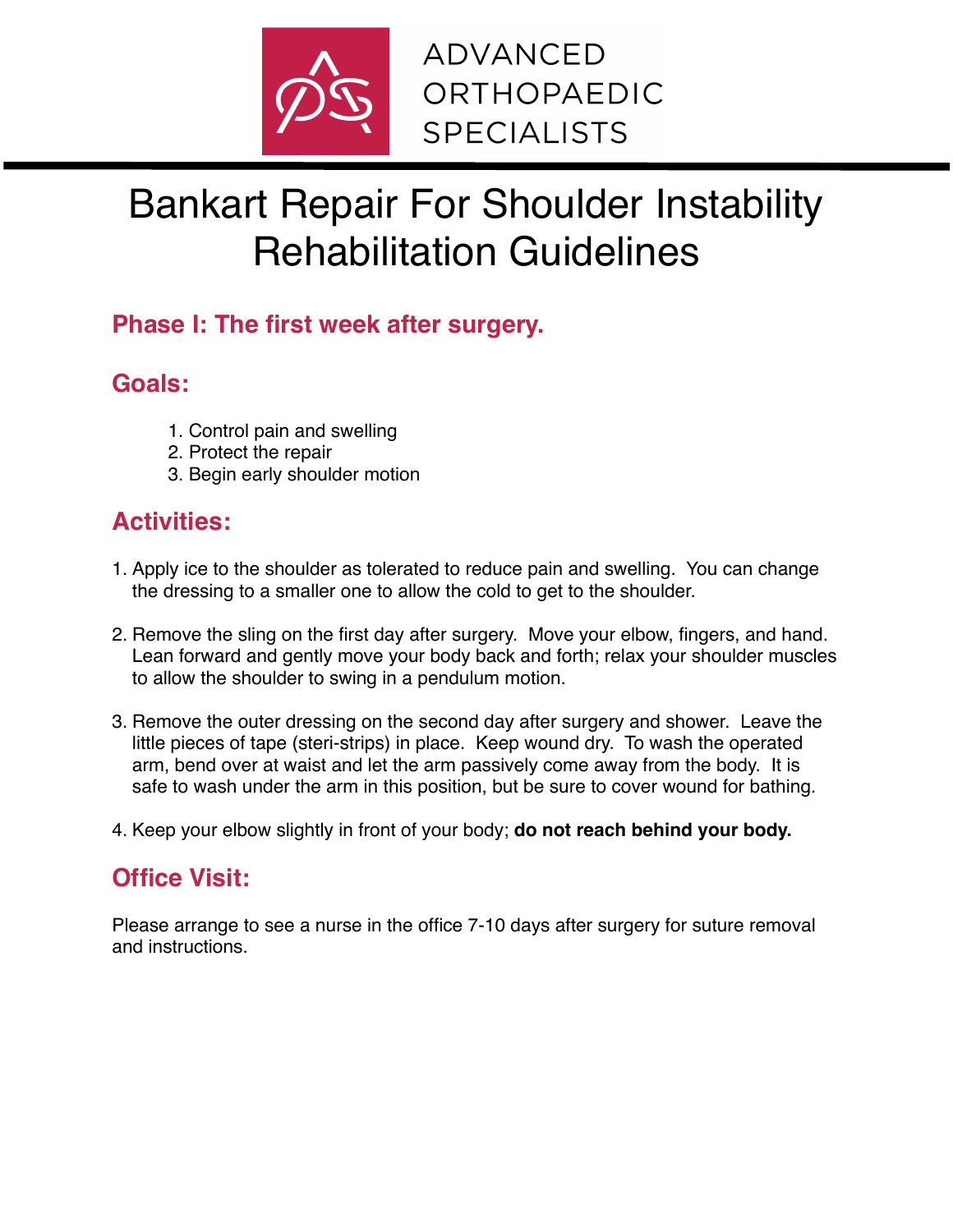### **Phase II: 2 to 5 weeks after surgery.**

### **Goals:**

- 1. Protect the ligament repair
- 2. Ensure wound healing
- 3. Prevent shoulder stiffness

### **Activities:**

#### **1. Sling**

Use your sling as instructed by Dr. Arnold. You may remove it whenever you wish if you are careful of the shoulder and safe. Put the sling on when you are outside or in a crowd. Keep the sling on when sleeping at night for the first three or four weeks.

#### **2. Use of the Operated Arm**

You may use your hand on the operated arm in front of your body but do **NOT** rotate the arm externally or away from the body. You should bend your arm at the elbow and use you fingers and hand. You should not move the arm on your own.

#### **3. Bathing and Showering**

You may take a shower or bath and wash the incision area, but do not soak the wound. To wash under the operated arm, bend over at the waist and let the arm passively come away from the body. It is safe to wash under the arm in this position. This is the same position as the pendulum exercise.

### **Exercise Program:**

#### **1. Pendulum Exercise**

Bend over at the waist and let the arm hang down. Using your body to initiate movement, swing the arm gently forward and backward and in a circular motion. Do this for 3 to 5 minutes, 3 to 5 times per day.

#### **2. Shoulder Shrug**

Shrug shoulder upwards as illustrated. Do 10 repetitions, 3 times a day.

#### **3. Shoulder Blade Pinches**

Pinch shoulder blades backward and together, as illustrated. Do 10 repetitions, 3 times a day.

#### **4. Forward Flexion**

Begin forward flexion in a supervised setting--formal physical therapy.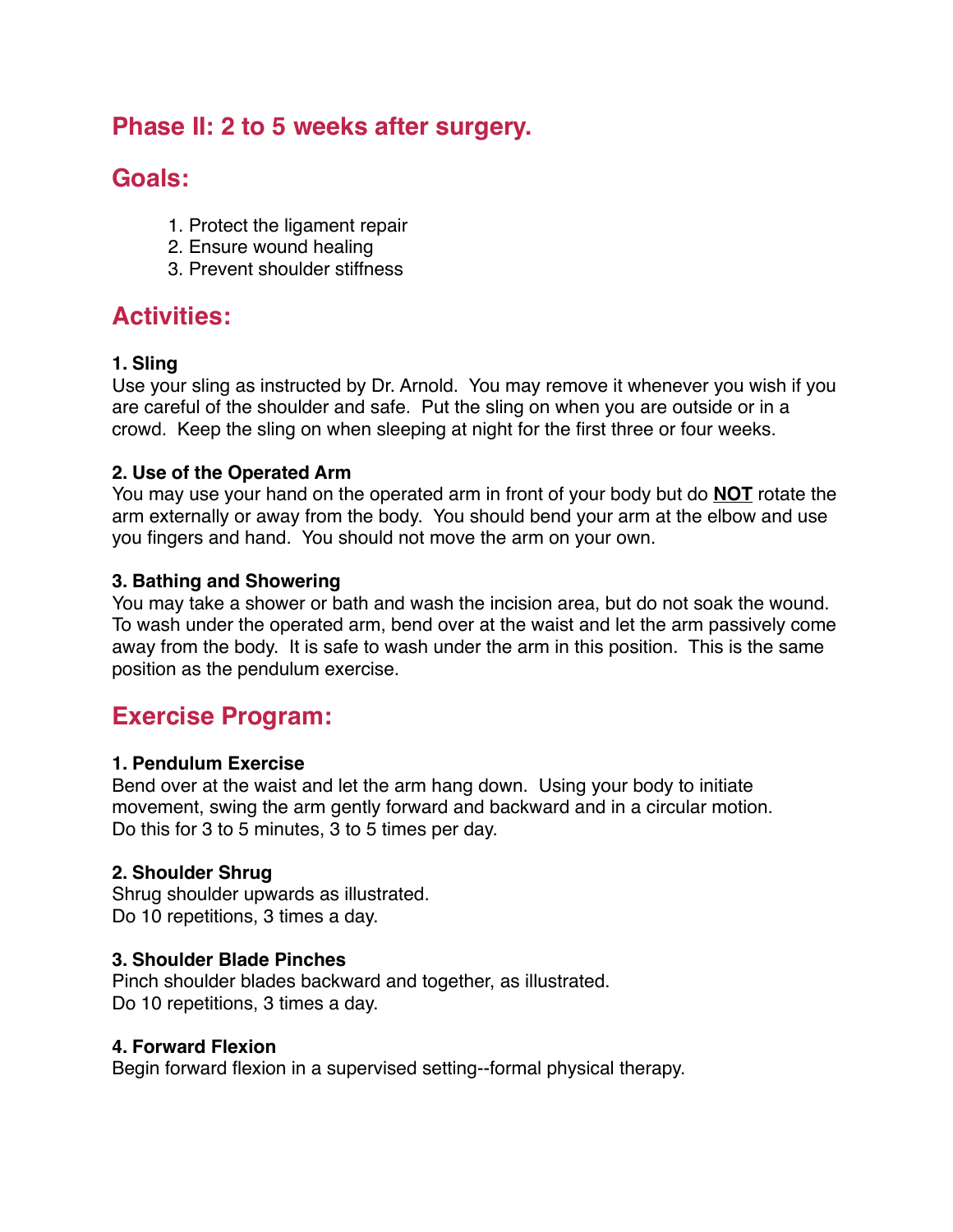#### **5. Supine Passive Arm Elevation**

Lie on your back. Hold the affected arm at the elbow with the opposite hand. Using the strength of the opposite arm, lift the affected arm upward, as if to bring the arm overhead, slowly lower the arm back to the bed. Do 10 repetitions, 3 times a day.

### **Office Visit:**

Please arrange to see Dr. Arnold in the office approximately 4 weeks following your first postoperative visit (5 weeks after surgery).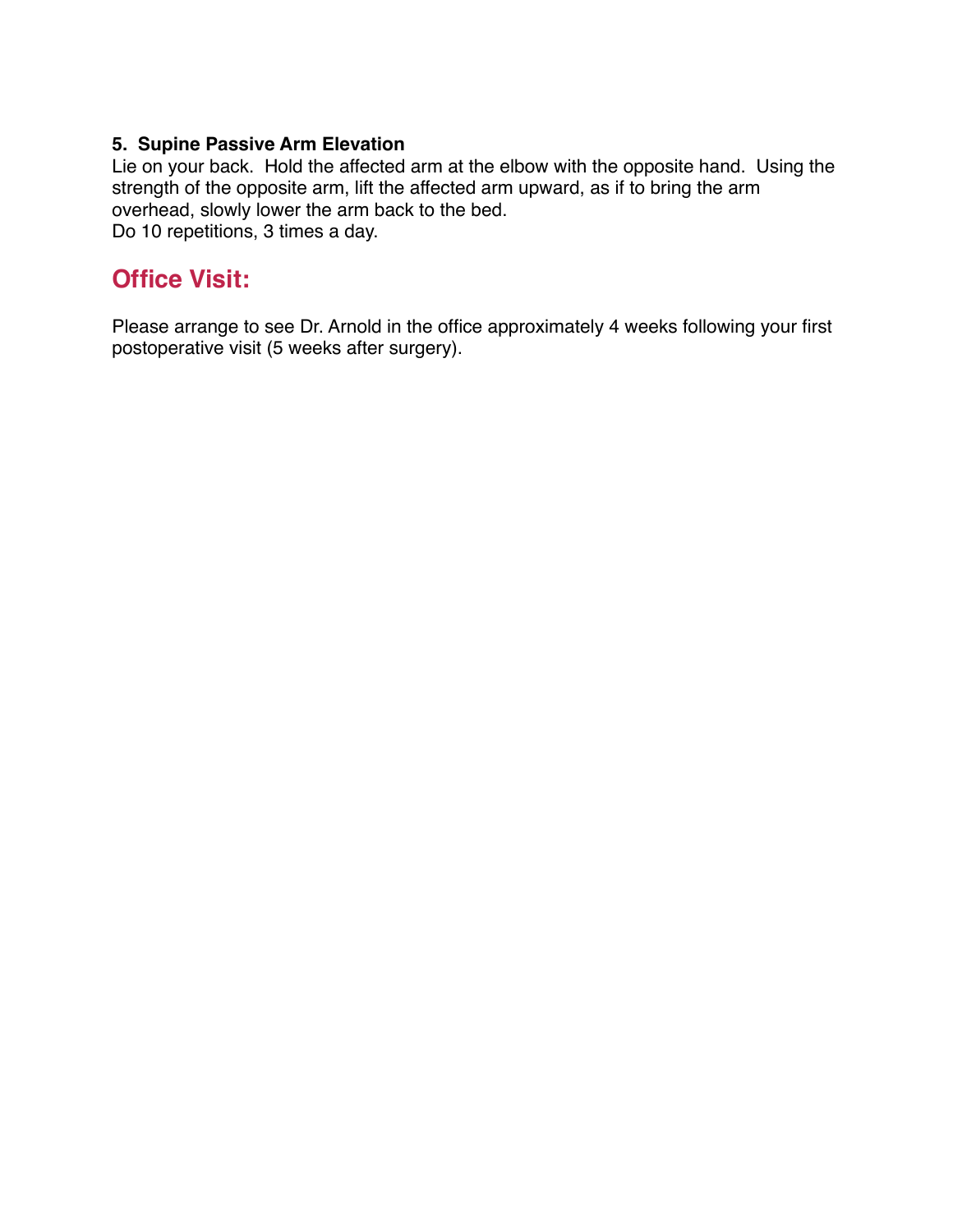### **Phase III: 5 to 12 weeks after surgery.**

## **Goals:**

- 1. Protect the ligament repair
- 2. Improve range of motion of the shoulder
- 3. Begin gentle strengthening

### **Activities:**

#### **1. Sling**

Your sling is no longer necessary after week 6 unless Dr. Arnold instructs you to continue using it.

#### **2. Use of the Operated Arm**

]You can start moving the arm into all positions including external rotation and behind the back if it is comfortable at 8 weeks. Avoid having the arm forcefully pulled behind you. Continue to avoid heavy weight lifting or manual labor. Follow any further instructions given to you be Dr. Arnold.

#### **3. Bathing and Showering**

Bathe and shower normally.

## **Exercise Program:**

Exercises from phase II should continue once a day. Do all the stretching exercises after have warmed-up (such as on a stationary bike or after a brisk walk) The following exercises should be added and done twice a day:

#### **1. Supine External Rotation With Abduction**

Lie on your back. Place your hands behind your head as shown in the first illustration. Slowly lower the elbows to stretch the shoulder toward the second illustration. Hold for 10 seconds then return to starting position.

Do 10 repetitions, 3 times a day.

#### **2. Supine Cross-Chest Stretch**

Lying on your back, hold the elbow of the operated arm with the opposite hand. Gently stretch the elbow toward the opposite shoulder. Hold for 10 seconds. Do 10 repetitions, 3 times a day.

#### **3. Standing External Rotation**

Stand with the operated shoulder toward a door. Whole keeping the operated arm firm against your side and the elbow at a right (90°) angle, rotate your body away from the door to produce outward rotation at the shoulder. Hold 10 seconds.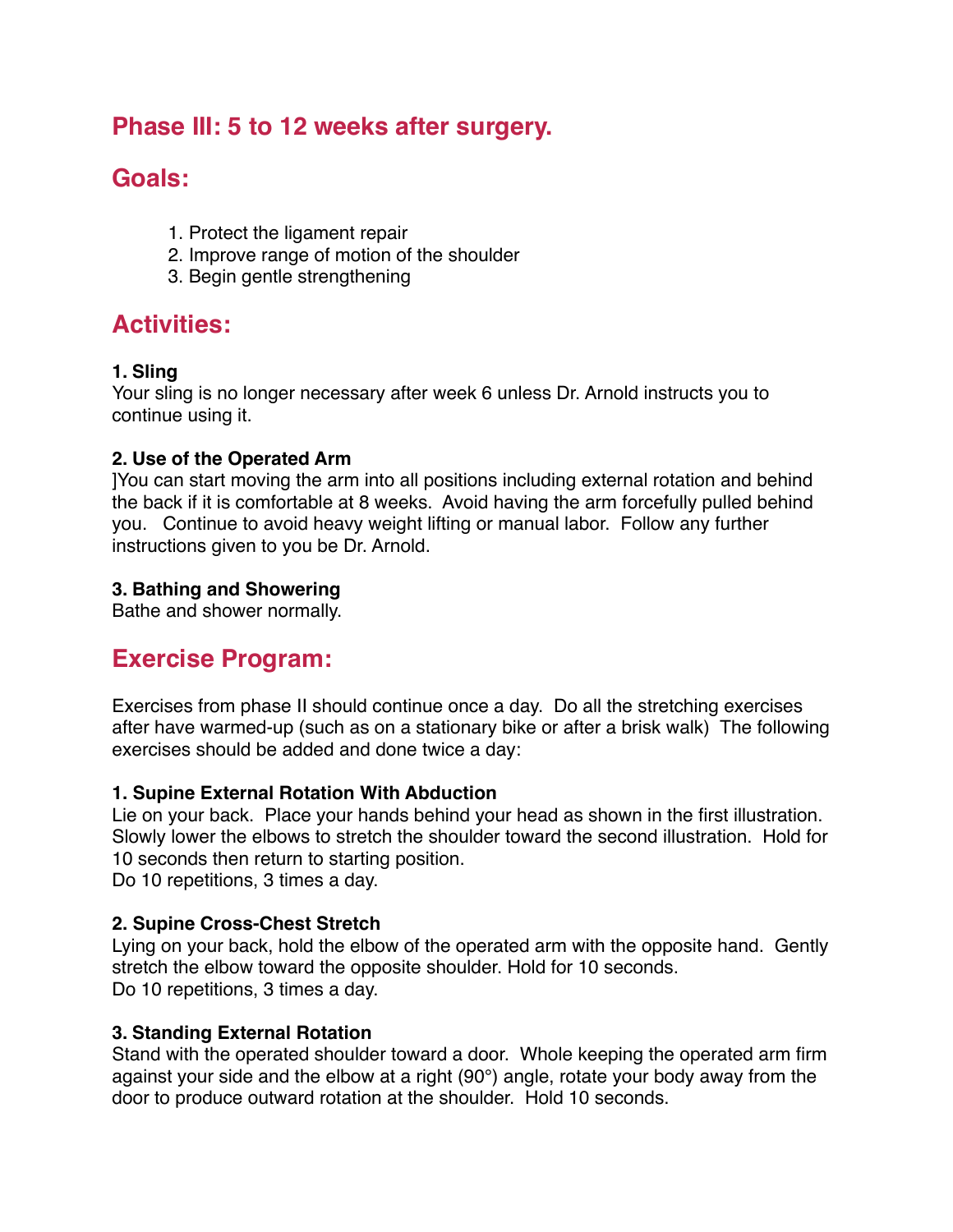Do 10 repetitions, 3 times a day.

#### **4. Theraband Exercises**

Refer to the instruction sheet of rotator cuff exercises. These exercises should be done slowly for 20 to 30 repetitions per session. The should be done through a pain-free range of motion. Yellow band is light resistance, red band is medium resistance, and blue band is heavy resistance. Start with yellow and progress as advised by Dr. Arnold.

#### **5. Wall Climb**

Stand facing a wall, place the fingers of the effected arm on the wall. Using the fingers as "feet", climb the hand and arm upward. As you are able to stretch the hand and arm higher, you should move your body closer to the wall. Hold 10 seconds, lower the arm by pressing the hand into the wall and letting it slide slowly down. Do this 10 times.

#### **6. Behind-the-Back Internal Rotation**

Sitting in a chair or standing, place the hand of the operated arm behind your back at the waistline. Use your opposite hand to pull on a towel, as illustrated, to help the other hand higher toward the shoulder blade. Hold 10 seconds, relax, and repeat. Do 10 repetitions, 3 times a day.

#### **7. Standing Forward Flexion**

Stand facing a mirror with the hands rotated so that the thumbs face forward. Raise the arm upward keeping the elbow straight. Try to raise the arm by hinging at the shoulder as opposed to raising the arm with the shoulder blade. Do 10 repetitions to 90°. If you can do this without hiking the shoulder blade, do 10 repetitions fully overhead.

#### **8. Side-Lying External Rotation**

Lying on the non-operated side, bend your elbow to a 90° angle and keep the operated arm firmly against your side with your hand resting on your abdomen. By rotation at the shoulder, raise your hand upward, toward the ceiling through a comfortable range of motion. Hold this position for 1 to 2 seconds, then slowly lower the hand. Do 10 repetitions, 3 times a day.

#### **9. Prone or Bent-Over Horizontal Arm Raise**

Lie face down on your bed with the operated arm hanging freely off of the side (or bend over at the waist as if doing pendulum exercises). Rotate your hand so that the thumb faces away from you. Slowly raise your arm away from your body through a pain-free rang of motion. Hold that position for 1 to 2 seconds and slowly lower. Do 10 repetitions, 3 times a day.

### **Office Visit:**

Please arrange an appointment to see Dr. Arnold in 6 to 8 weeks.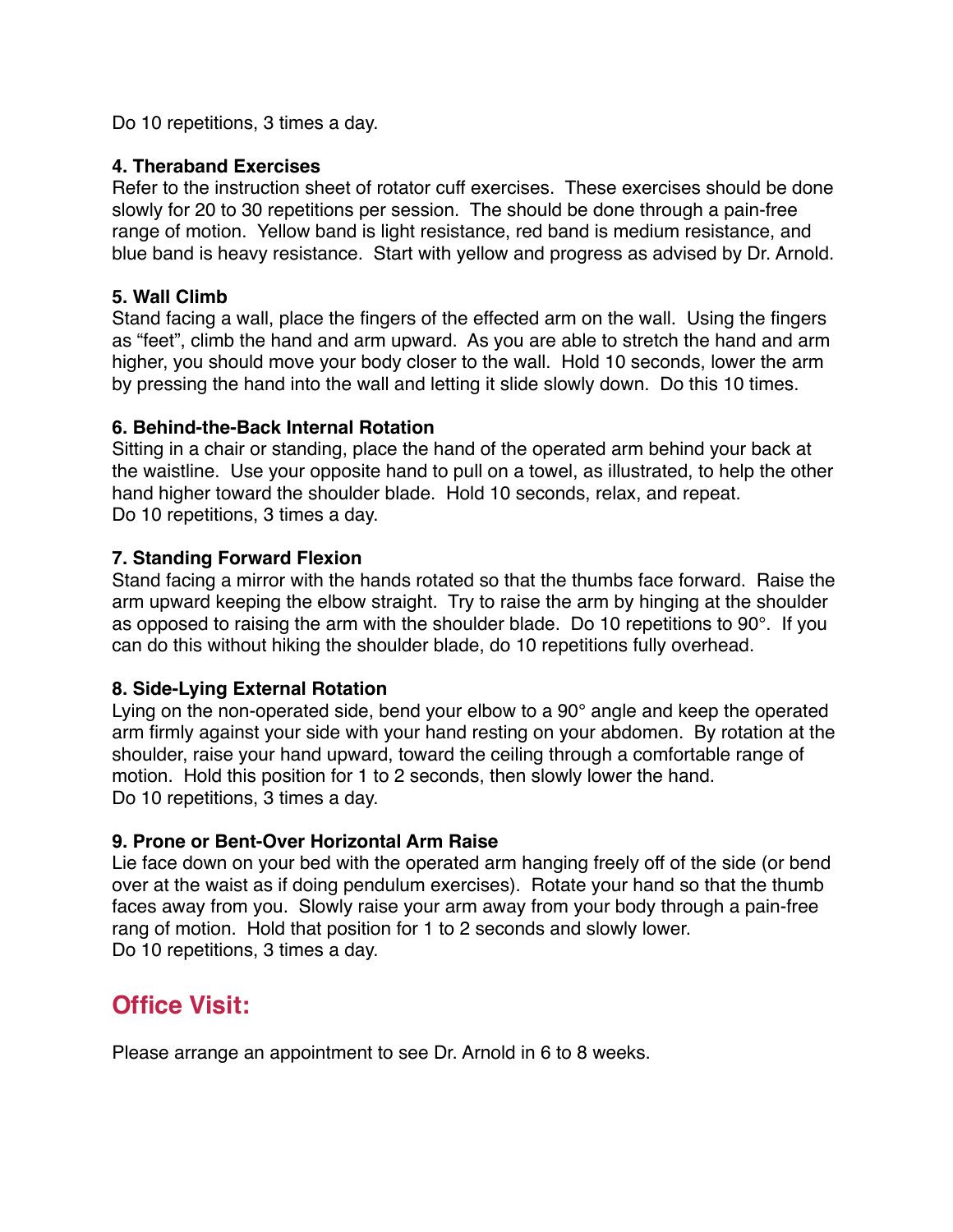### **Phase IV: 12 to 24 weeks after surgery.**

### **Goals:**

- 1. Protect the ligament repair
- 2. Regain full range of motion
- 3. Continue strengthening
- 4. Gradual return to full activity

### **Activities:**

Use the arm for normal daily activities. There is no restriction on your range of motion unless exceptions are outlined in your discussions with Dr. Arnold. Weight training can gradually resume with cation being paid to exercises such as bench press, incline press, dips, pull-downs behind the neck or other exercises where the hands are repeatedly placed behind you. If you are returning to contact sports, you should wait an additional three months.

### **Exercise Program:**

Exercises from phases one and two can continue one time a day. The following exercises should be done one or two times a day:

#### **1. Theraband Exercises**

Refer to the instruction sheet of rotator cuff exercises. These exercises should be done slowly for 20 to 30 repetitions per session. The should be done through a pain-free range of motion. Yellow band is light resistance, red band is medium resistance, and blue band is heavy resistance. Start with yellow and progress as advised by Dr. Arnold.

#### **2. Corner Stretch**

Standing facing a corner, position the arm as illustrated with the elbows at shoulder level. Lean your body gently forward toward the corner until a stretch is felt. Hold 10 seconds, relax, and repeat 10 times.

#### **3. Wall Climb**

Stand facing a wall, place the fingers of the effected arm on the wall. Using the fingers as "feet", climb the hand and arm upward. As you are able to stretch the hand and arm higher, you should move your body closer to the wall. Hold 10 seconds, lower the arm by pressing the hand into the wall and letting it slide slowly down. Do this 10 times.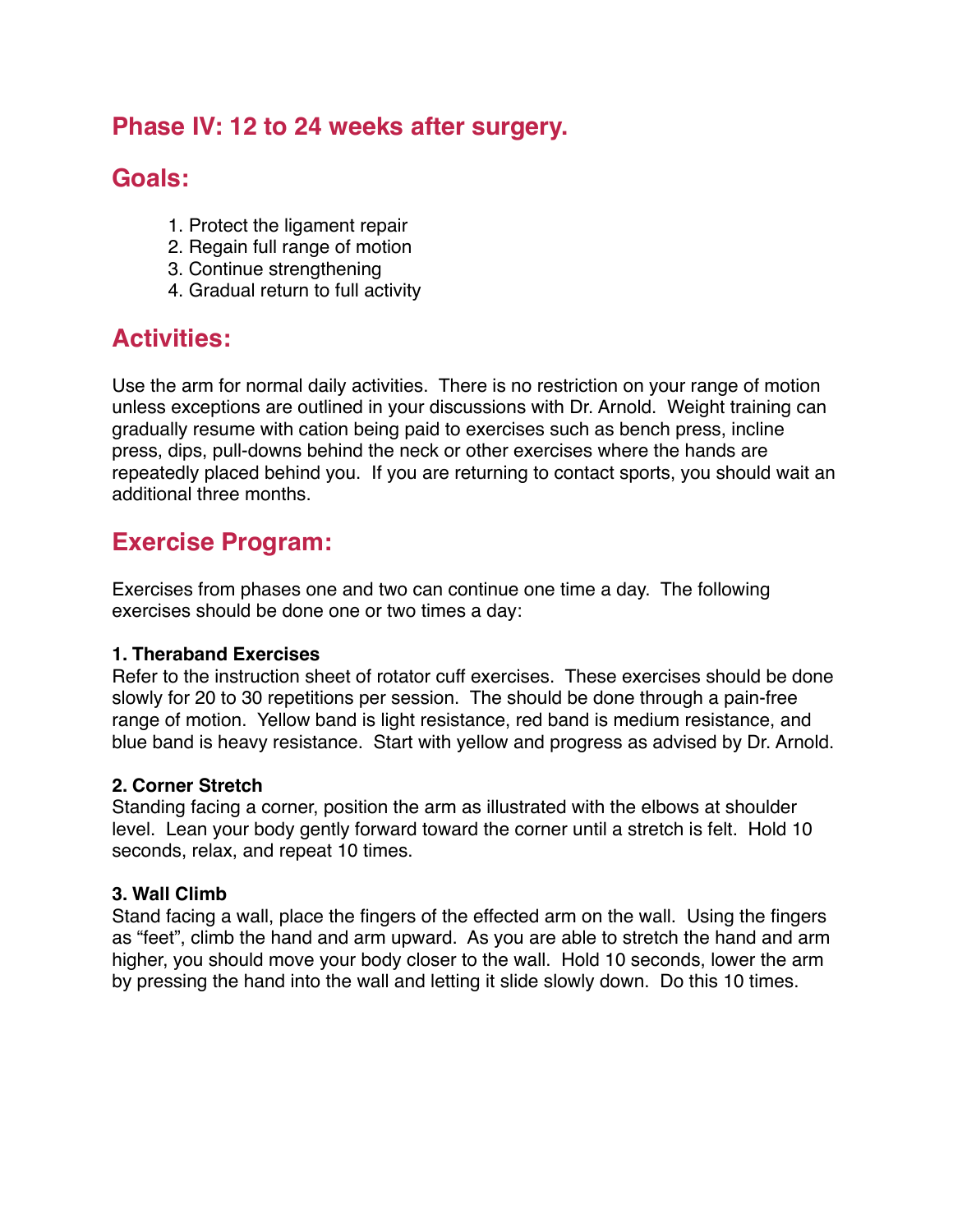#### **4. Standing Forward Flexion**

Stand facing a mirror with the hands rotated so that the thumbs face forward. Raise the arm upward keeping the elbow straight. Try to raise the arm by hinging at the shoulder as opposed to raising the arm with the shoulder blade. Do 10 repetitions to 90°. If you can do this without hiking the shoulder blade, do 10 repetitions fully overhead.

#### **5. Side-Lying External Rotation**

Continue this exercise from phase I using a one or two pound weight. Do 10 repetitions.

#### **6. Prone or Bent-Over Horizontal Arm Raise**

Continue this exercises from phase I using a one or two pound weight. Do 10 repetitions.

### **Office Visit:**

Please arrange an appointment with Dr. Arnold in 3 months (6 months post-surgery).